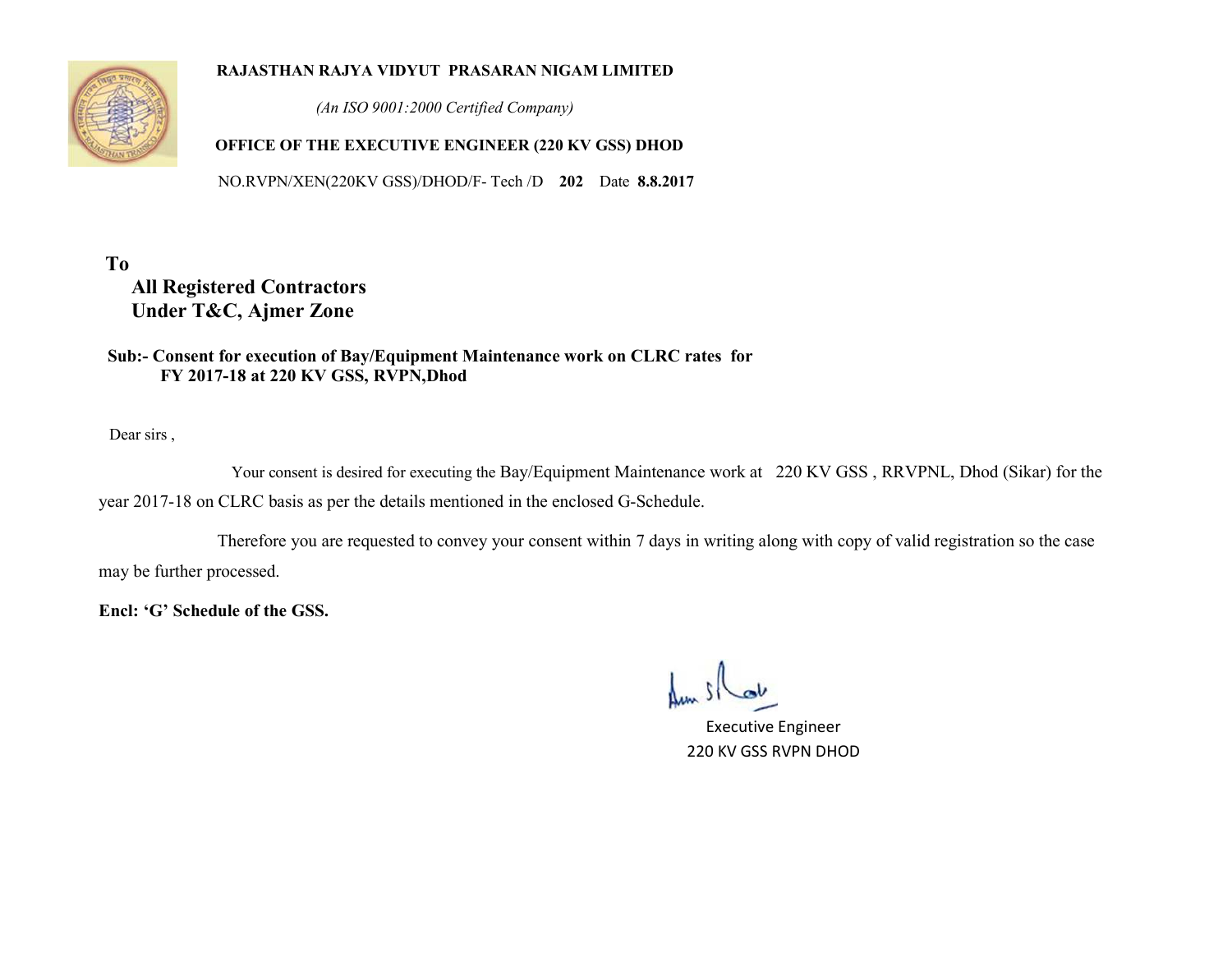## PART -A

# "G'' SCHEDULE

| <b>BSR</b><br>NO.                                       | <b>DESCRIPTION</b>                                                                                                                                                                                                                                                                                                                                                                                                                                                                                                                                                                                                                                                                                                                                                                                                                                                                                                                                                                                                                                                                                                                                                                                            | unit       | <b>RATE</b> in<br>Rs. | QTY.<br>(Nos) | frequ-<br>ency | Amount     | 60%<br>Above<br><b>BSR</b> | <b>Total Amount</b> |
|---------------------------------------------------------|---------------------------------------------------------------------------------------------------------------------------------------------------------------------------------------------------------------------------------------------------------------------------------------------------------------------------------------------------------------------------------------------------------------------------------------------------------------------------------------------------------------------------------------------------------------------------------------------------------------------------------------------------------------------------------------------------------------------------------------------------------------------------------------------------------------------------------------------------------------------------------------------------------------------------------------------------------------------------------------------------------------------------------------------------------------------------------------------------------------------------------------------------------------------------------------------------------------|------------|-----------------------|---------------|----------------|------------|----------------------------|---------------------|
| $\overline{3}$                                          | <b>Maintenance of Bay Equipments</b>                                                                                                                                                                                                                                                                                                                                                                                                                                                                                                                                                                                                                                                                                                                                                                                                                                                                                                                                                                                                                                                                                                                                                                          |            |                       |               |                |            |                            |                     |
| b)<br>C)<br>f)<br>g)<br>h)<br>i)<br>j)<br>k)<br>$\vert$ | Providing of work assistance as given below in Maintenance work of<br>following bay equipments such as Circuit Breaker, Current Transformers,<br>Lightning Arrestors, Isolators, CVTs, PLCC equipments and corresponding<br>Control and Relay Panels. (All spares, lubricating material and only<br>special T&P shall be provided by RVPN. Cleaning material and general T&P<br>shall be arranged by the contractor.)<br>a) Checking of tightness of clamps & connectors<br>Cleaning of all insulators.<br>Attending to oil leakage, if any.<br>d) Cleaning of all Junction Boxes and secondary terminal boxes.<br>e) Checking of operation of CB through relays and verifying various logic<br>and control circuits and annunciation circuits.<br>Measurement of CB operation timings.<br>Checking of Isolator operation and its alignments.<br>Checking of gas pressures like SF6 & N2 in circuit breakers/CTs, etc<br>Measurement of IR values of LAs, CTs and CVT's<br>Lubrication of defined parts of all equipments all required points.<br>Washing the equipments. In case oil stains are present, then<br>washing is to be done with use of detergent solution.<br>Cleaning of C&R panel from inside. |            |                       |               |                |            |                            |                     |
|                                                         | m) Providing other related work assistance as may be required by Incharge.                                                                                                                                                                                                                                                                                                                                                                                                                                                                                                                                                                                                                                                                                                                                                                                                                                                                                                                                                                                                                                                                                                                                    |            |                       |               |                |            |                            |                     |
|                                                         |                                                                                                                                                                                                                                                                                                                                                                                                                                                                                                                                                                                                                                                                                                                                                                                                                                                                                                                                                                                                                                                                                                                                                                                                               |            |                       |               |                |            |                            |                     |
| 3.1                                                     | 400 KV bay (1 No. Supervisor + 10 Nos. Workmen)                                                                                                                                                                                                                                                                                                                                                                                                                                                                                                                                                                                                                                                                                                                                                                                                                                                                                                                                                                                                                                                                                                                                                               | <b>NIL</b> | <b>NIL</b>            | <b>NIL</b>    | <b>NIL</b>     | <b>NIL</b> | <b>NIL</b>                 | <b>NIL</b>          |
|                                                         | 220 KV bay (1 No. Supervisor + 8 Nos. Workmen)                                                                                                                                                                                                                                                                                                                                                                                                                                                                                                                                                                                                                                                                                                                                                                                                                                                                                                                                                                                                                                                                                                                                                                | Each       |                       |               |                |            |                            |                     |
| 3.2                                                     |                                                                                                                                                                                                                                                                                                                                                                                                                                                                                                                                                                                                                                                                                                                                                                                                                                                                                                                                                                                                                                                                                                                                                                                                               | Bay        | 2332.00               | 5             | 1              | 11660      | 6996                       | 18656               |
|                                                         | 132 KV bay (1 No. Supervisor + 6 Nos. Workmen)                                                                                                                                                                                                                                                                                                                                                                                                                                                                                                                                                                                                                                                                                                                                                                                                                                                                                                                                                                                                                                                                                                                                                                | Each       |                       |               |                |            |                            |                     |
| 3.3                                                     |                                                                                                                                                                                                                                                                                                                                                                                                                                                                                                                                                                                                                                                                                                                                                                                                                                                                                                                                                                                                                                                                                                                                                                                                               | Bay        | 1892.00               | 11            | $\mathbf{1}$   | 20812      | 12487.2                    | 33299.2             |
| 3.4                                                     | 33 or 11 KV bay (1 No. Supervisor + 5 Nos. Workmen)                                                                                                                                                                                                                                                                                                                                                                                                                                                                                                                                                                                                                                                                                                                                                                                                                                                                                                                                                                                                                                                                                                                                                           | Each       | 1666.00               | 20            |                | 33320      | 19992                      | 53312               |
|                                                         |                                                                                                                                                                                                                                                                                                                                                                                                                                                                                                                                                                                                                                                                                                                                                                                                                                                                                                                                                                                                                                                                                                                                                                                                               | Bay        |                       |               | 1              | Total      |                            | ₹105,267.20         |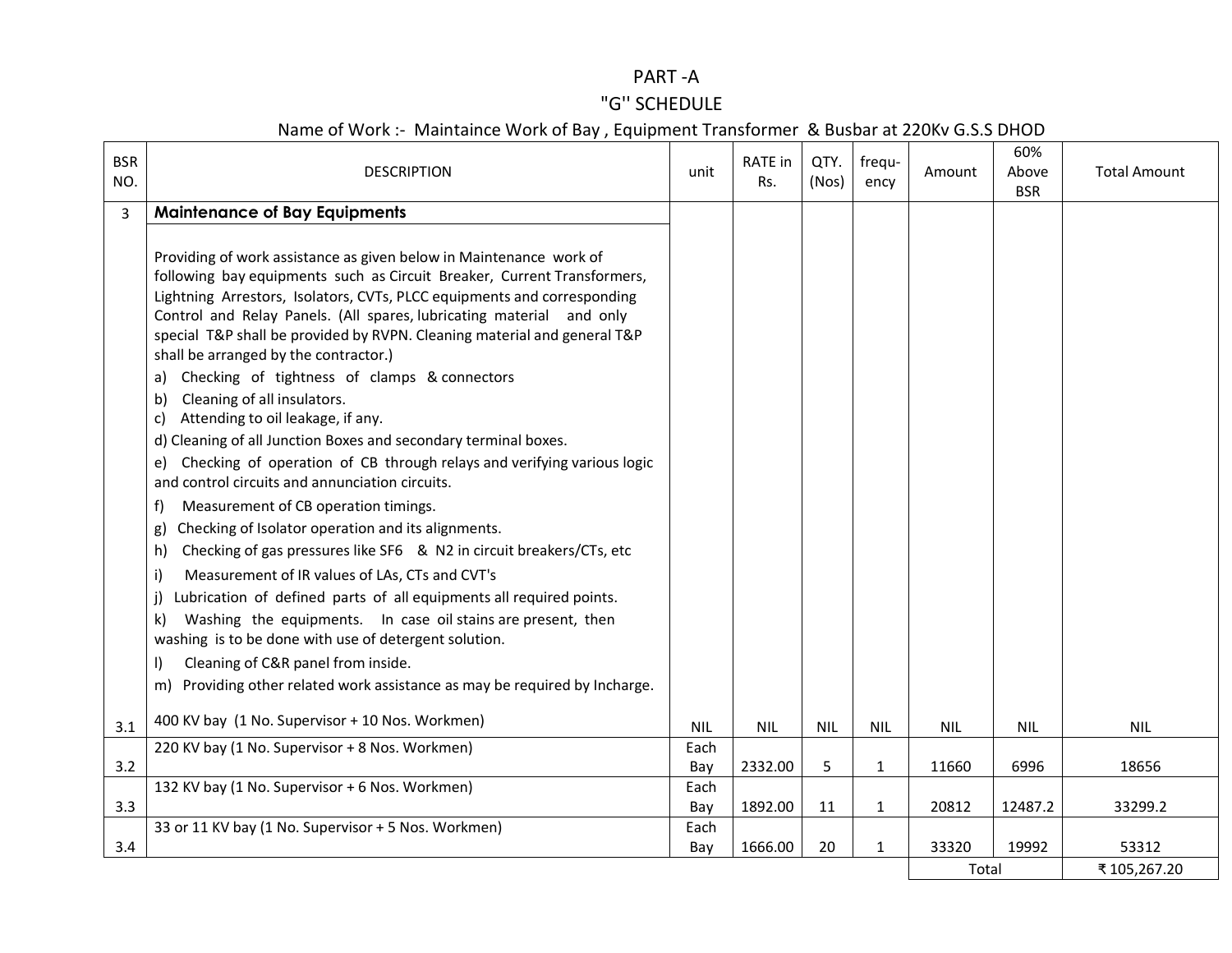| Providing of work assistance as given below in Maintenance of Power Transformers<br>for the following types of Power Transformers. (All spares, lubricating material<br>and only special T&P shall be provided by RVPN. Cleaning material and general T&P<br>shall be arranged by the contractor.)<br>a) Cleaning of porcelain of bushings.<br>b) Checking of tightness of clamps & connectors.<br>c) Cleaning of Buchholz & oil surge relays.<br>d) Cleaning of glasses of all oil level indicators.<br>e) Cleaning of marshalling box, cooler control cubicle, thermometer, etc., as<br>provided.<br>Attending to oil leakage from Tr. Body & Bushings.<br>Checking of oil level in oil filled bushings.<br>g)<br>Checking of Drycol air drying system. i)<br>Measurement of I.R. values.<br>h)<br>Measurement of earth resistance.<br>k) Testing of PRD<br>Checking of tripping circuits of Buchholz & WDG, oil temperature controls and<br>I)<br>Protection scheme.<br>m) Checking of OLTC gear operations.<br>n) Checking of auto circuits of cooling bank. o) Taking of oil samples for testing.<br>p) To carryout other special measurements as may be required.<br>q) Providing of other related work assistance as may be required by Work Incharge.<br>400/220 kV, 315 MVA or 250 MVA (8 Nos. Workmen)<br>Each<br>Tr.<br><b>NIL</b><br><b>NIL</b><br><b>NIL</b><br>4.1<br><b>NIL</b><br><b>NIL</b><br><b>NIL</b><br>220/132 kV, 100 MVA or 50 MVA and 220/33 kV, 50 MVA or 35 MVA (6 Nos.<br>1357.0<br>Each<br>Workmen)<br>0<br>4342.4<br>4.2<br>Tr.<br>$\overline{2}$<br>2714<br>1628.4<br>$\mathbf{1}$ | <b>Maintenance of Power Transformers</b> |      |        |  |  |  |
|--------------------------------------------------------------------------------------------------------------------------------------------------------------------------------------------------------------------------------------------------------------------------------------------------------------------------------------------------------------------------------------------------------------------------------------------------------------------------------------------------------------------------------------------------------------------------------------------------------------------------------------------------------------------------------------------------------------------------------------------------------------------------------------------------------------------------------------------------------------------------------------------------------------------------------------------------------------------------------------------------------------------------------------------------------------------------------------------------------------------------------------------------------------------------------------------------------------------------------------------------------------------------------------------------------------------------------------------------------------------------------------------------------------------------------------------------------------------------------------------------------------------------------------------------------------------------------------------------------------------|------------------------------------------|------|--------|--|--|--|
|                                                                                                                                                                                                                                                                                                                                                                                                                                                                                                                                                                                                                                                                                                                                                                                                                                                                                                                                                                                                                                                                                                                                                                                                                                                                                                                                                                                                                                                                                                                                                                                                                    |                                          |      |        |  |  |  |
|                                                                                                                                                                                                                                                                                                                                                                                                                                                                                                                                                                                                                                                                                                                                                                                                                                                                                                                                                                                                                                                                                                                                                                                                                                                                                                                                                                                                                                                                                                                                                                                                                    |                                          |      |        |  |  |  |
|                                                                                                                                                                                                                                                                                                                                                                                                                                                                                                                                                                                                                                                                                                                                                                                                                                                                                                                                                                                                                                                                                                                                                                                                                                                                                                                                                                                                                                                                                                                                                                                                                    |                                          |      |        |  |  |  |
|                                                                                                                                                                                                                                                                                                                                                                                                                                                                                                                                                                                                                                                                                                                                                                                                                                                                                                                                                                                                                                                                                                                                                                                                                                                                                                                                                                                                                                                                                                                                                                                                                    |                                          |      |        |  |  |  |
|                                                                                                                                                                                                                                                                                                                                                                                                                                                                                                                                                                                                                                                                                                                                                                                                                                                                                                                                                                                                                                                                                                                                                                                                                                                                                                                                                                                                                                                                                                                                                                                                                    |                                          |      |        |  |  |  |
|                                                                                                                                                                                                                                                                                                                                                                                                                                                                                                                                                                                                                                                                                                                                                                                                                                                                                                                                                                                                                                                                                                                                                                                                                                                                                                                                                                                                                                                                                                                                                                                                                    |                                          |      |        |  |  |  |
|                                                                                                                                                                                                                                                                                                                                                                                                                                                                                                                                                                                                                                                                                                                                                                                                                                                                                                                                                                                                                                                                                                                                                                                                                                                                                                                                                                                                                                                                                                                                                                                                                    |                                          |      |        |  |  |  |
|                                                                                                                                                                                                                                                                                                                                                                                                                                                                                                                                                                                                                                                                                                                                                                                                                                                                                                                                                                                                                                                                                                                                                                                                                                                                                                                                                                                                                                                                                                                                                                                                                    |                                          |      |        |  |  |  |
|                                                                                                                                                                                                                                                                                                                                                                                                                                                                                                                                                                                                                                                                                                                                                                                                                                                                                                                                                                                                                                                                                                                                                                                                                                                                                                                                                                                                                                                                                                                                                                                                                    |                                          |      |        |  |  |  |
|                                                                                                                                                                                                                                                                                                                                                                                                                                                                                                                                                                                                                                                                                                                                                                                                                                                                                                                                                                                                                                                                                                                                                                                                                                                                                                                                                                                                                                                                                                                                                                                                                    |                                          |      |        |  |  |  |
|                                                                                                                                                                                                                                                                                                                                                                                                                                                                                                                                                                                                                                                                                                                                                                                                                                                                                                                                                                                                                                                                                                                                                                                                                                                                                                                                                                                                                                                                                                                                                                                                                    |                                          |      |        |  |  |  |
|                                                                                                                                                                                                                                                                                                                                                                                                                                                                                                                                                                                                                                                                                                                                                                                                                                                                                                                                                                                                                                                                                                                                                                                                                                                                                                                                                                                                                                                                                                                                                                                                                    |                                          |      |        |  |  |  |
|                                                                                                                                                                                                                                                                                                                                                                                                                                                                                                                                                                                                                                                                                                                                                                                                                                                                                                                                                                                                                                                                                                                                                                                                                                                                                                                                                                                                                                                                                                                                                                                                                    |                                          |      |        |  |  |  |
|                                                                                                                                                                                                                                                                                                                                                                                                                                                                                                                                                                                                                                                                                                                                                                                                                                                                                                                                                                                                                                                                                                                                                                                                                                                                                                                                                                                                                                                                                                                                                                                                                    |                                          |      |        |  |  |  |
|                                                                                                                                                                                                                                                                                                                                                                                                                                                                                                                                                                                                                                                                                                                                                                                                                                                                                                                                                                                                                                                                                                                                                                                                                                                                                                                                                                                                                                                                                                                                                                                                                    |                                          |      |        |  |  |  |
|                                                                                                                                                                                                                                                                                                                                                                                                                                                                                                                                                                                                                                                                                                                                                                                                                                                                                                                                                                                                                                                                                                                                                                                                                                                                                                                                                                                                                                                                                                                                                                                                                    |                                          |      |        |  |  |  |
|                                                                                                                                                                                                                                                                                                                                                                                                                                                                                                                                                                                                                                                                                                                                                                                                                                                                                                                                                                                                                                                                                                                                                                                                                                                                                                                                                                                                                                                                                                                                                                                                                    |                                          |      |        |  |  |  |
|                                                                                                                                                                                                                                                                                                                                                                                                                                                                                                                                                                                                                                                                                                                                                                                                                                                                                                                                                                                                                                                                                                                                                                                                                                                                                                                                                                                                                                                                                                                                                                                                                    |                                          |      |        |  |  |  |
|                                                                                                                                                                                                                                                                                                                                                                                                                                                                                                                                                                                                                                                                                                                                                                                                                                                                                                                                                                                                                                                                                                                                                                                                                                                                                                                                                                                                                                                                                                                                                                                                                    |                                          |      |        |  |  |  |
|                                                                                                                                                                                                                                                                                                                                                                                                                                                                                                                                                                                                                                                                                                                                                                                                                                                                                                                                                                                                                                                                                                                                                                                                                                                                                                                                                                                                                                                                                                                                                                                                                    |                                          |      |        |  |  |  |
|                                                                                                                                                                                                                                                                                                                                                                                                                                                                                                                                                                                                                                                                                                                                                                                                                                                                                                                                                                                                                                                                                                                                                                                                                                                                                                                                                                                                                                                                                                                                                                                                                    |                                          |      |        |  |  |  |
|                                                                                                                                                                                                                                                                                                                                                                                                                                                                                                                                                                                                                                                                                                                                                                                                                                                                                                                                                                                                                                                                                                                                                                                                                                                                                                                                                                                                                                                                                                                                                                                                                    |                                          |      |        |  |  |  |
|                                                                                                                                                                                                                                                                                                                                                                                                                                                                                                                                                                                                                                                                                                                                                                                                                                                                                                                                                                                                                                                                                                                                                                                                                                                                                                                                                                                                                                                                                                                                                                                                                    |                                          |      |        |  |  |  |
|                                                                                                                                                                                                                                                                                                                                                                                                                                                                                                                                                                                                                                                                                                                                                                                                                                                                                                                                                                                                                                                                                                                                                                                                                                                                                                                                                                                                                                                                                                                                                                                                                    |                                          |      |        |  |  |  |
|                                                                                                                                                                                                                                                                                                                                                                                                                                                                                                                                                                                                                                                                                                                                                                                                                                                                                                                                                                                                                                                                                                                                                                                                                                                                                                                                                                                                                                                                                                                                                                                                                    |                                          |      |        |  |  |  |
|                                                                                                                                                                                                                                                                                                                                                                                                                                                                                                                                                                                                                                                                                                                                                                                                                                                                                                                                                                                                                                                                                                                                                                                                                                                                                                                                                                                                                                                                                                                                                                                                                    |                                          |      |        |  |  |  |
|                                                                                                                                                                                                                                                                                                                                                                                                                                                                                                                                                                                                                                                                                                                                                                                                                                                                                                                                                                                                                                                                                                                                                                                                                                                                                                                                                                                                                                                                                                                                                                                                                    |                                          | Each | 1220.0 |  |  |  |
| 132/33 kV & 132/11kV (All capacities) (5 Nos. Workmen)<br>Tr.<br>0<br>5856<br>4.3<br>3<br>3660<br>2196<br>1                                                                                                                                                                                                                                                                                                                                                                                                                                                                                                                                                                                                                                                                                                                                                                                                                                                                                                                                                                                                                                                                                                                                                                                                                                                                                                                                                                                                                                                                                                        |                                          |      |        |  |  |  |
| Each                                                                                                                                                                                                                                                                                                                                                                                                                                                                                                                                                                                                                                                                                                                                                                                                                                                                                                                                                                                                                                                                                                                                                                                                                                                                                                                                                                                                                                                                                                                                                                                                               |                                          |      |        |  |  |  |
| 33/11 kV & Aux. supply station Transformer (3 Nos. Workmen)<br>774.00<br>1857.6<br>4953.6<br>4.4<br>Tr.<br>4<br>3096<br>1<br>₹15,152.00<br>Total                                                                                                                                                                                                                                                                                                                                                                                                                                                                                                                                                                                                                                                                                                                                                                                                                                                                                                                                                                                                                                                                                                                                                                                                                                                                                                                                                                                                                                                                   |                                          |      |        |  |  |  |